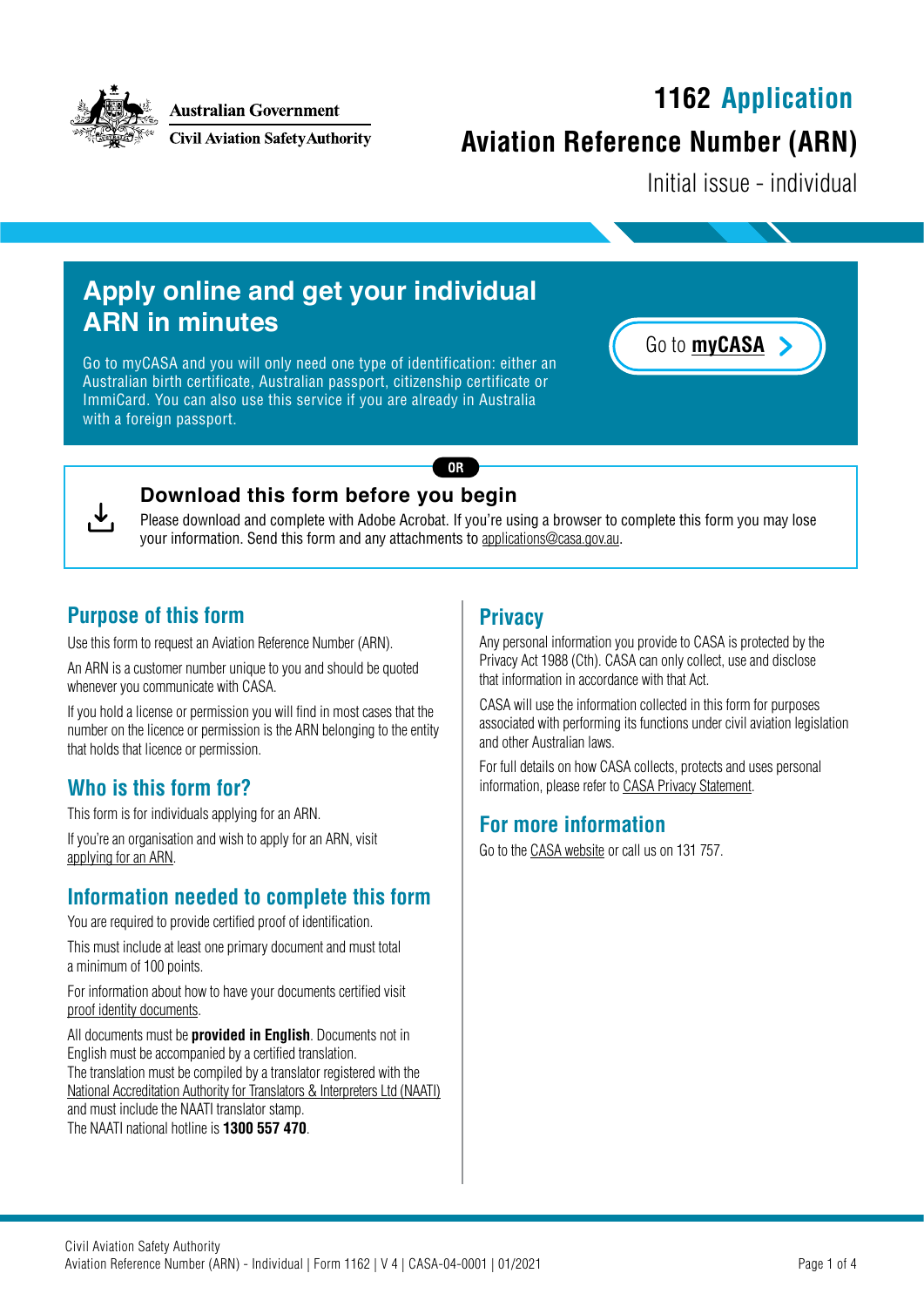## **Applicant**

| What are the <b>applicant</b> details?<br>Title<br>Master<br>Mr<br><b>Miss</b><br><b>Mrs</b><br>Ms<br>Dr | $\overline{2}$<br>What is the <b>home/principal physical</b> address?<br>Unit/number<br>Street name |
|----------------------------------------------------------------------------------------------------------|-----------------------------------------------------------------------------------------------------|
| First given name                                                                                         | Suburb                                                                                              |
| Other names/middle                                                                                       |                                                                                                     |
| Family name/surname                                                                                      | State/territory or province                                                                         |
|                                                                                                          | Postcode                                                                                            |
| Nationality                                                                                              | Country (if not Australia)                                                                          |
| Date of birth (DD/MM/YYYY)                                                                               |                                                                                                     |
| $\prime$<br>Sex                                                                                          | 3<br>Is the postal address the same as the home/principal                                           |
| We require an applicant's sex to inform medical assessment<br>as part of Aviation Medical applications.  | physical address?<br>$\rightarrow$ Go to 4<br><b>No</b>                                             |
| Male<br>Female<br>Other<br>Contact number                                                                | $\rightarrow$ Go to 5<br>Yes $\Box$                                                                 |
|                                                                                                          | What is the <b>postal</b> address?<br>4<br>Unit/number                                              |
| Email address                                                                                            |                                                                                                     |
|                                                                                                          | Street name/PO box                                                                                  |
|                                                                                                          | Suburb                                                                                              |
|                                                                                                          | State/territory or province                                                                         |
|                                                                                                          |                                                                                                     |
|                                                                                                          | Postcode                                                                                            |
|                                                                                                          | Country (if not Australia)                                                                          |
|                                                                                                          |                                                                                                     |

**Address**

I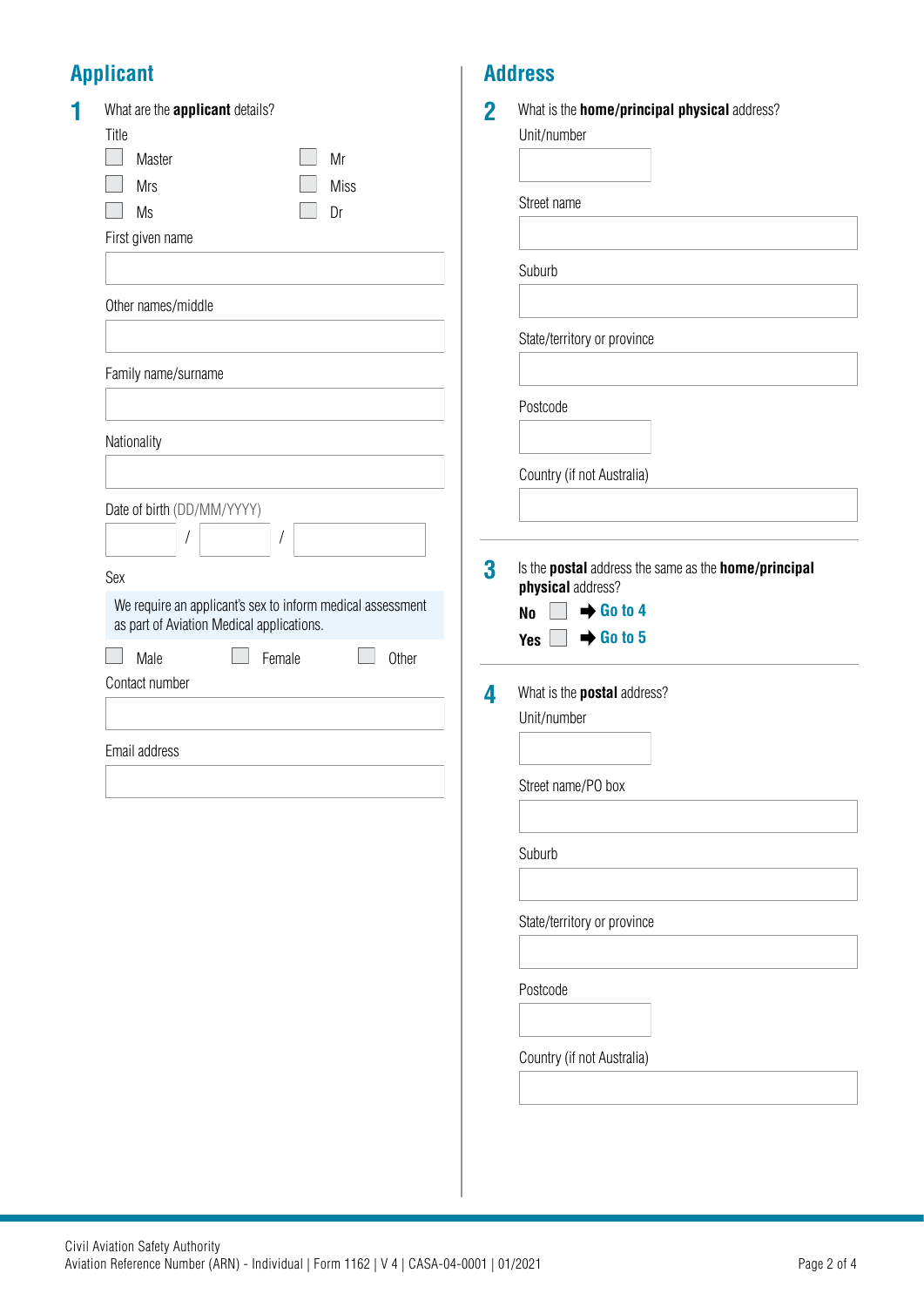### **Proof of identification**

| What proof of identification are you providing?                                                                                                                                                                                                                                                                                                                                                   |              |
|---------------------------------------------------------------------------------------------------------------------------------------------------------------------------------------------------------------------------------------------------------------------------------------------------------------------------------------------------------------------------------------------------|--------------|
| A minimum of 100 points of identification has to be<br>provided with the application.<br>You must include at least one primary document.<br>If your documents have different names you will need<br>to provide evidence of a <b>name change</b> in addition to your<br>other documents (e.g. 'Change of Name' certificate issued<br>by a State or Territory).<br>All documents must be certified. |              |
| <b>Primary documents</b>                                                                                                                                                                                                                                                                                                                                                                          | Points worth |
| Australian Passport (current or expired                                                                                                                                                                                                                                                                                                                                                           |              |
|                                                                                                                                                                                                                                                                                                                                                                                                   |              |
| <b>Full Birth Certificate</b>                                                                                                                                                                                                                                                                                                                                                                     |              |
|                                                                                                                                                                                                                                                                                                                                                                                                   |              |
| Certificate of Identity issued by the<br>Australian Government to refugees and                                                                                                                                                                                                                                                                                                                    |              |
| Australian Driver's Licence                                                                                                                                                                                                                                                                                                                                                                       |              |
| Current (Australian) Tertiary                                                                                                                                                                                                                                                                                                                                                                     |              |
| Photo identification card issued for Australian<br>regulatory purposes (e.g. Aviation/Maritime<br>Security identification, security industry) 40                                                                                                                                                                                                                                                  |              |
| Government employee ID                                                                                                                                                                                                                                                                                                                                                                            |              |
| Defence Force Identity Card                                                                                                                                                                                                                                                                                                                                                                       |              |
|                                                                                                                                                                                                                                                                                                                                                                                                   |              |

### **5 Continued**

| <b>Secondary documents</b>                                                 | Points worth |
|----------------------------------------------------------------------------|--------------|
|                                                                            |              |
| Department of Veterans Affairs (DVA) card40                                |              |
|                                                                            |              |
| <b>Birth Certificate Extract</b>                                           |              |
|                                                                            |              |
| Australian Marriage Certificate                                            |              |
| Australian Divorce Certificate                                             |              |
| Change of name certificate                                                 |              |
|                                                                            |              |
|                                                                            |              |
|                                                                            |              |
|                                                                            |              |
| Property lease agreement - current address 25                              |              |
|                                                                            |              |
| Utility Bill (e.g. electricity, gas, telephone                             |              |
|                                                                            |              |
| Documents issued outside Australia<br>(equivalent to Australian documents) |              |
| <b>Total</b>                                                               |              |

**Attach certified documents**